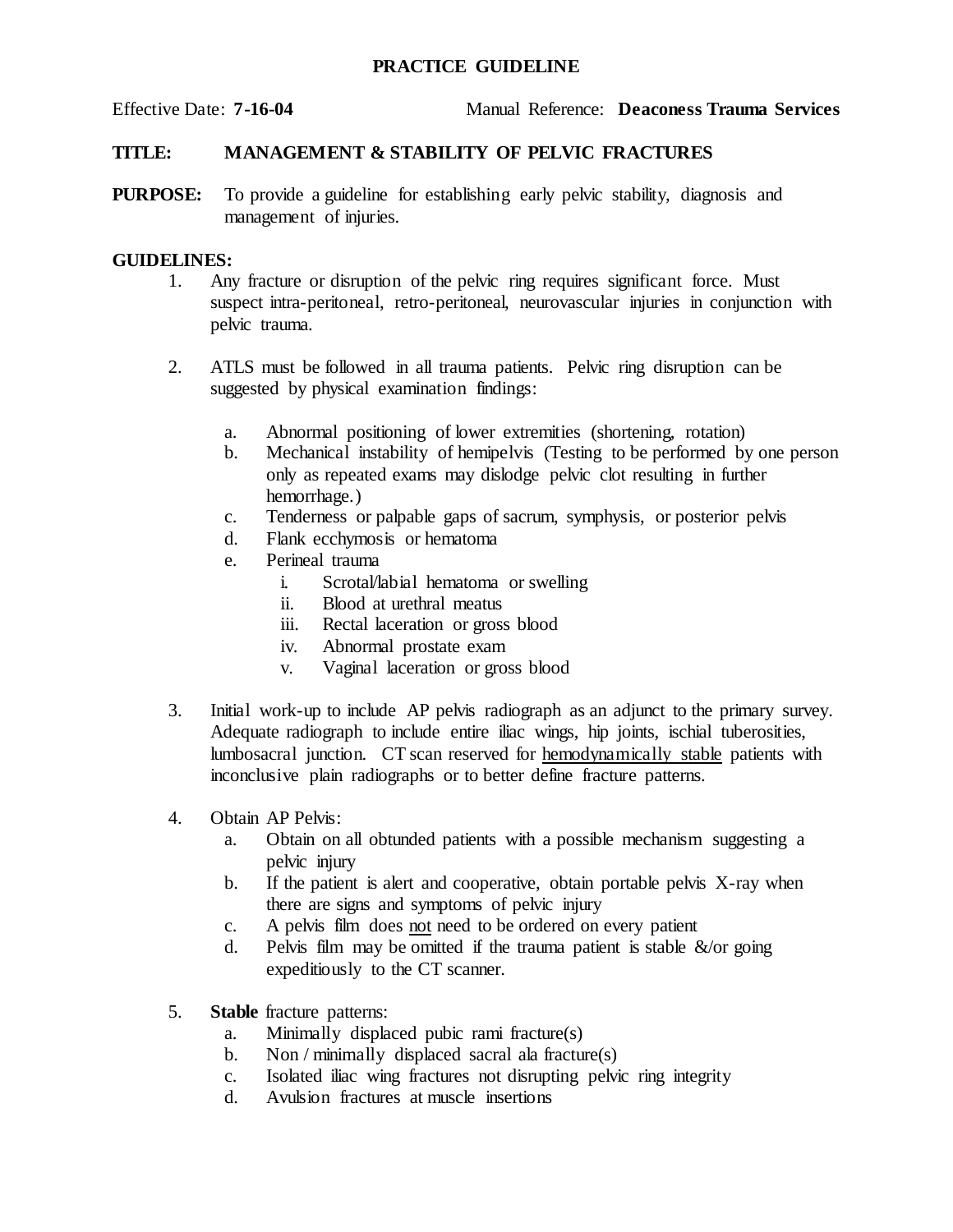- 6. **Unstable** fracture patterns:
	- a.  $> 2.5$  cm symphysis diastasis
	- b. Displaced pubic rami fractures
	- c.  $>1$  cm SI joint widening
	- d. >1 cm displacement sacral fracture
	- e. Fracture-dislocation SI joint complex
	- f. Hemipelvis migration (Sciatic notch usually level with  $2<sup>nd</sup>$  neural foramen)
- 7. Life-threatening hemorrhage *rarely* due to pelvic arterial injury. More commonly due to low-pressure venous plexus disruption or bleeding cancellous bone surfaces. Other causes of hemorrhagic shock must be excluded. Patients may lose blood into five areas/ compartments:
	- a. External blood loss
	- b. Internal blood loss
		- i. Chest
		- ii. Abdomen
		- iii. Retroperitoneum
		- iv. Extremities
- 8. Pelvic bleeding often controlled with immediate reduction of pelvic volume, stabilization of pelvic hematoma, and apposition of cancellous surfaces. (Rule of thumb is to "Close the Book" when open-book type pelvic disruptions is present). Vertical instability requires application of longitudinal traction in combination with pelvic volume reduction maneuvers.
	- a. Sheet (tied around waist at Greater Trochanteric level)
	- b. Pelvic Binder-for initial emergency stabilization of pelvic fractures to help prevent blood loss during initial resuscitation and aid in pain control. The pelvic binder is a temporary measure until definitive treatment can be accomplished.
		- i. Must be applied by trauma surgeon or orthopedic surgeon
		- ii. Stat portable x-ray will be obtained after placement
		- iii. If pelvic binder becomes dislodged, RN must monitor BP and pulse every 15 minutes and contact the surgeon who placed the device.
		- iv. RN is not allowed to place pelvic binder device, must be performed by trauma surgeon or orthopedic surgeon.
		- v. RN can only remove the pelvic binder **with an order from the orthopaedic surgeon or trauma attending**. Vital signs should be monitored closely after removal to monitor for signs/symptoms of bleeding.
		- vi. Person applying the pelvic binder should write the date/time on the device when it was applied.
		- vii. Slide the binder under the patient and center it vertically over the greater trochanters. Note that the Pelvic Binder will fit a patient as large as 66 inches (167 cm) around; two Pelvic Binders may be connected for a larger patient.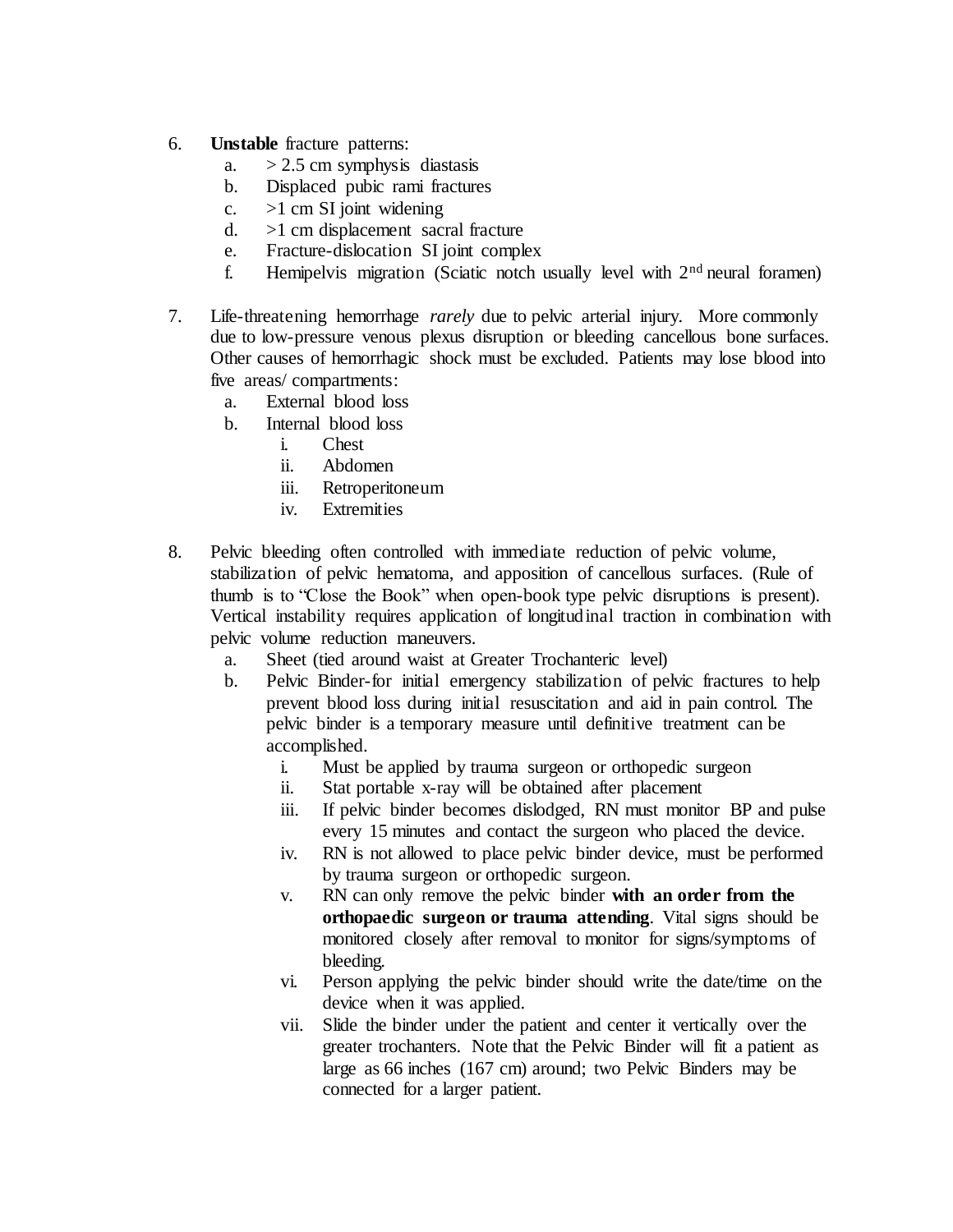- viii. Cut the end of the binder to leave a 6- to 8-in (15- to 20-cm) gap in the front of the abdomen.
- ix. Attach the hook-and-loop straps and plate to the cut end of the binder.
- x. Use the shoelace mechanism to tighten the binder. Close the fastener on the laces to maintain the tension.
- xi. The nurse should be able to put two fingers between binder and patient—the binder should be snug but not too tight.
- xii. The Pelvic Binder is radiolucent and MRI-compatible
- xiii. The tightening/stabilizing is only done by the Trauma Surgeon or the Orthopedic Surgeon.
- xiv. In male patients, make certain that the genitalia are elevated out of the groin.
- c. Pelvic reduction clamps/"C" clamps
	- i. Invasive/potential for severe complications
- d. MAST (Military Anti-shock Trousers)/PASG (Pneumatic Anti-shock Garments)
	- i. Compartment syndromes
	- ii. Limited access for patient examination
- 9. *Emergent* External Fixation has been shown to improve survival with unstable pelvic ring disruptions. External fixators have no acute resuscitative effects with stable fracture patterns.
	- a. One or two pins in each iliac wing connected with simple frame is sufficient for temporary stabilization. Plan conversion to definitive stabilization when appropriate/indicated.
	- b. Frame should be kept low on pelvis so as not to impede laparotomy exposure.
	- c. Reduction achieved with *lateral compression* of hemipelvis. Internal rotation of hemipelvis may produce posterior pelvic widening.
- 10. FAST exam should be considered in any patient exposed to blunt abdominal trauma and should be performed in any patient who has transient or ongoing signs of shock.
- 11. External fixation of unstable pelvic disruptions should precede laparotomy in majority of cases (exception: identified intra-abdominal exsanguination with patient *in extremis*).
	- a. Laparotomy can cause relaxation of skin / fascia with loss of tamponade effect if performed prior to pelvic stabilization.
	- b. Laparotomy in hemodynamically unstable patient should be directed towards life-saving measures (i.e. "Damage Control"). Hemorrhage control to be achieved by organ resection (spleen, kidney) or packing, if resection not feasible (liver).
		- i. Definitive organ repair to be performed at subsequent laparotomy if patient displays large / expansive retroperitoneal hematoma and / or hemodynamic instability.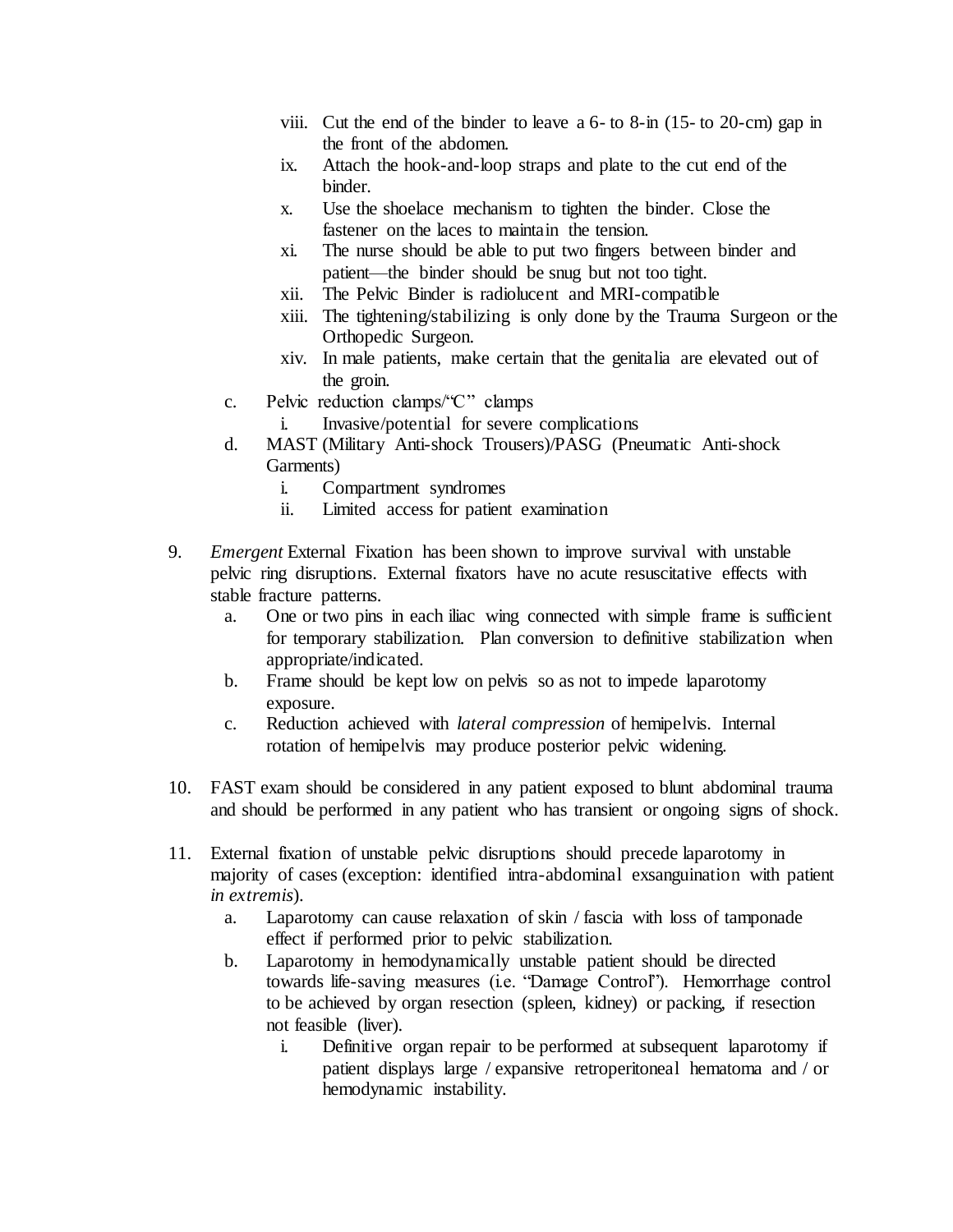- ii. If hemodynamic stability rapidly restored at laparotomy, definitive organ repair may be considered.
- 12. Angiography/Embolization required for patients with large/expanding retroperitoneal hematomas (regardless of hemodynamic status), continued blood loss despite fracture reduction and pelvic compression, *or* in patients with stable fracture patterns and unexplained blood loss (transfusion 5 units blood /24 hrs, or 8 units/48 hrs). Angiography should be performed after intra-abdominal bleeding is ruled out by FAST.
	- a. Angiography team should be notified as soon as possible in order to mobilize personnel.
	- b. When possible, embolization of pelvic vessels for hemorrhage control should be selective rather than proximal due to high risk of gluteal necrosis and wound complications for posterior pelvic surgical approaches.
	- c. The application of a pelvic compression device in tandem with preparation and execution of angiography and embolization should be considered our primary goal. Current literature supports not only urgent skeletal fixation with an external fixator but also early emergent pelvic vascular embolization.
- 13. Routine retroperitoneal exploration and packing is to be condemned.
	- a. Poor success rates with increased complications and mortality due to lack of visibility and limited surgical access.
	- b. Pelvic angiography and embolization better tool for diagnosis and treatment of pelvic vascular disruption
	- c. Retroperitoneal vessel ligation or aortic cross-clamping reserved for patient *in extremis* with obvious identifiable retroperitoneal source.
- 14. Open pelvic wounds communicating with perineum, rectum, vagina, or buttocks (i.e. risk of fecal contamination) consider diverting colostomy within 48 hrs.
	- a. Open wounds communicating with flanks or anterior abdominal wall do not require diverting colostomy.
	- b. If hemodynamic stability achieved at time of laparotomy, immediate diverting colostomy may be considered.
	- c. Colostomy site should be kept in upper abdominal quadrants so as not to interfere with planned approaches for definitive pelvic fixation.
	- d. Open wounds require standard serial irrigation and debridements until healthy granulating surface is obtained.
	- e. Penetrating wounds involving a hollow viscous injury and pelvic fracture do not benefit from irrigation and debridement.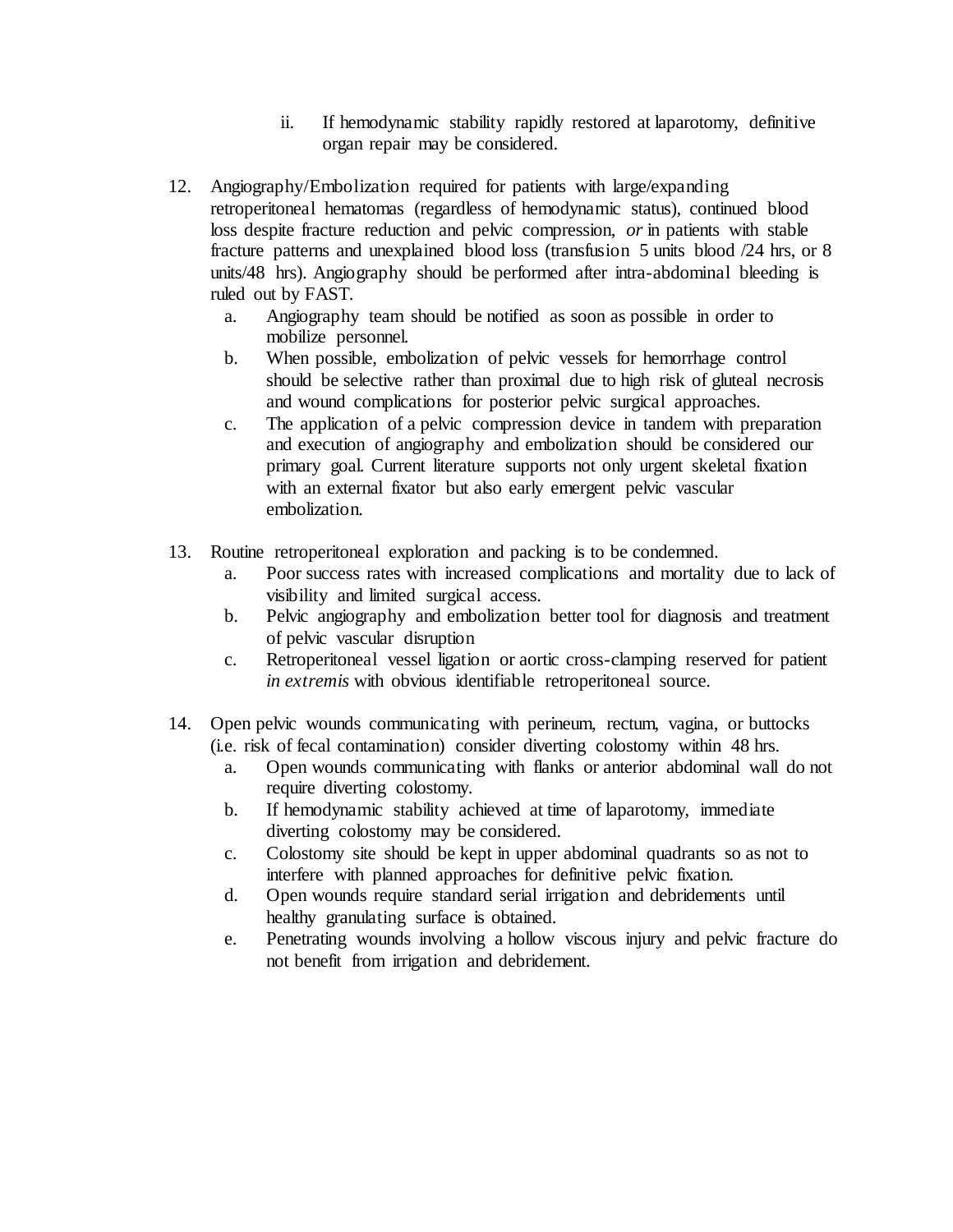- 15. Definitive pelvic fixation may be delayed until patient is hemodynamically stable, pelvic-related hemorrhage has been controlled, and extent of pelvic injury pattern is fully understood.
	- a. Percutaneous Iliosacral screw placement immediately following pelvic external fixation may be considered in hemodynamically stabilized patients.
		- i. Post-traumatic ileus and contrast agents obscuring radiographic landmarks preclude percutaneous iliosacral screw placement techniques.
	- b. Symphysis pubis plating, via extension of laparotomy incision, may be considered in hemodynamically stable patients.
		- i. Pfannensteil approach opens retroperitoneal space and, theoretically, may diminish pelvic tamponade effect.
- 16. Abdominal CT with IV contrast should be obtained if perirenal bleeding is likely
- 17. Retrograde cystogram (if CT abdomen with contrast is required do cystogram after the CT):
	- a. Should be considered for all cases of gross hematuria, penetrating abdominal trauma and pelvic fractures where bladder disruption is suspected
	- b. Allow 100 mL (or one ampule) of contrast agent diluted to a volume of 300mL by normal saline in an aseptic syringe to flow by gravity into a Foley catheter and then clamp.
	- c. Obtain two different X-ray views the pelvis, remove the Foley clamp, and repeat the same two pelvic X-rays
- 18. Retrograde urethrogram (if CT abdomen with contrast is performed, do urethrogram after the CT):
	- a. Should be considered for all cases of gross hematuria, penetrating abdominal trauma and pelvic fractures where disruption of the urethra is suspected.
		- i. Blood at the urethral meatus.
		- ii. Displaced or non-palpable prostate.
		- iii. Obvious perineal injury (perineal hematoma or open perineal injury or scrotal hematoma).

## **REFERENCES:**

- Practice Management Guidelines for Hemorrhage in Pelvic Fracture. Eastern Association for the Surgery of Trauma (EAST), 2001.
- Initial Management of Pelvic Fractures: Pelvic Fracture Management Algorithm. American College of Surgeons, Subcommittee on Publications / Committee on Trauma, 1997.
- Orthopaedic Knowledge Update: Trauma 2. American Academy of Orthopaedic Surgeons / Orthopaedic Trauma Association, 2000.
- Mosby's Nursing Skills: Splinting: Pelvic, 2009.
- Pelvic Injury Symposium. Orthopaedic Trauma Association, 2000.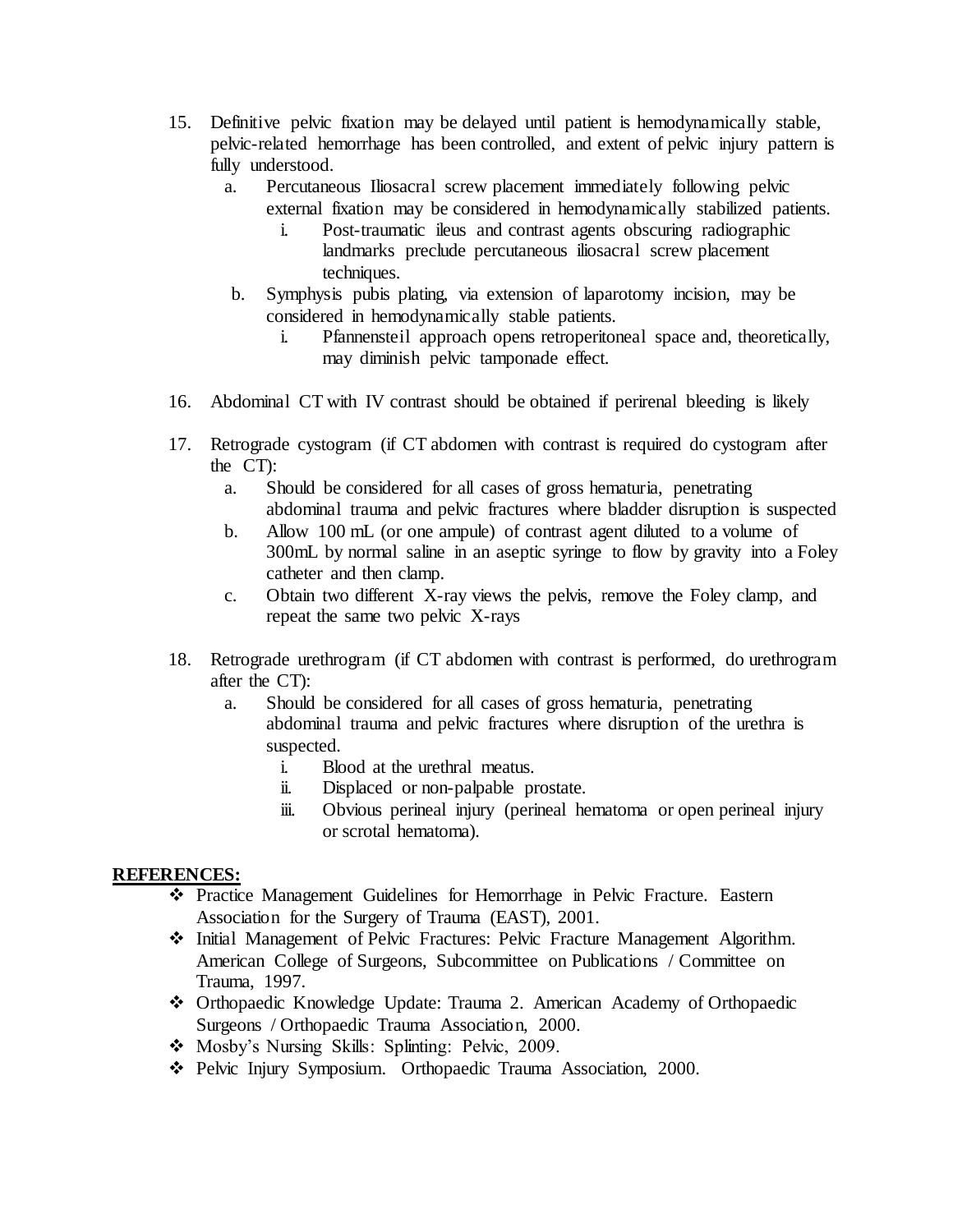| <b>REVIEWED DATE</b> | <b>REVISED DATE</b> |
|----------------------|---------------------|
| <b>JAN 05</b>        | <b>JAN 08</b>       |
| <b>JAN 06</b>        | November 2009       |
| <b>JAN 07</b>        | September 2013      |
| AUG 14               | February 17         |
| <b>AUG 16</b>        |                     |
| <b>JAN 18</b>        |                     |
| <b>JAN 19</b>        |                     |
| <b>APRIL 20</b>      |                     |
| APRIL 21             |                     |